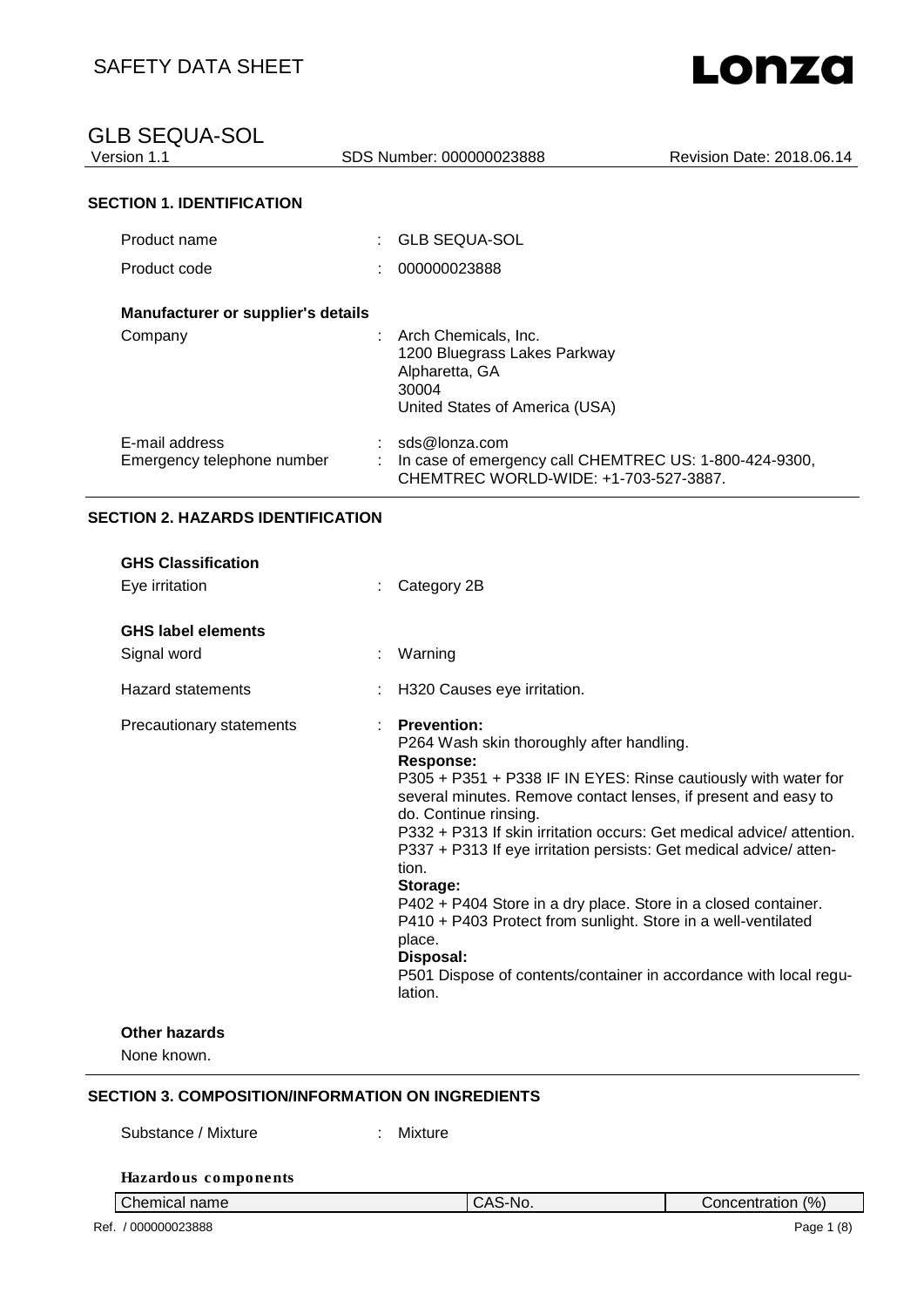

| Version 1.1                 | SDS Number: 000000023888 | Revision Date: 2018.06.14 |
|-----------------------------|--------------------------|---------------------------|
| Trisodium citrate dihydrate | 6132-04-3                | $10.00 - 20.00$           |
| Inorganic Salt              |                          | $8.00 - 15.00$            |
|                             |                          |                           |

#### **SECTION 4. FIRST AID MEASURES**

| If inhaled              | ops. | : IF INHALED: Remove individual to fresh air. Seek medical atten-<br>tion if breathing becomes difficult or if respiratory irritation devel-                |
|-------------------------|------|-------------------------------------------------------------------------------------------------------------------------------------------------------------|
| In case of skin contact |      | : IF ON SKIN: Flush skin with water for 15 minutes. Take off all con-<br>taminated clothing. Seek medical attention if irritation develops.                 |
| In case of eye contact  |      | : IF IN EYES: Flush eyes with plenty of water for at least 15<br>minutes. Seek medical attention if irritation develops.                                    |
| If swallowed            |      | : IF SWALLOWED: Immediately drink water to dilute. Seek medical<br>attention if symptoms develop. Never give anything by mouth to an<br>unconscious person. |

#### **SECTION 5. FIREFIGHTING MEASURES**

| Suitable extinguishing media         | Use extinguishing measures that are appropriate to local circum-<br>stances and the surrounding environment.                                                                             |
|--------------------------------------|------------------------------------------------------------------------------------------------------------------------------------------------------------------------------------------|
| Specific hazards during firefighting | Material will not ignite or burn.                                                                                                                                                        |
| Further information                  | In case of fire, use normal fire-fighting equipment and the personal<br>protective equipment recommended in Section 8 to include a<br>NIOSH approved self-contained breathing apparatus. |

#### **SECTION 6. ACCIDENTAL RELEASE MEASURES**

| Personal precautions, protective<br>equipment and emergency proce-<br>dures | Use the personal protective equipment recommended in Section 8<br>and a NIOSH approved self-contained breathing apparatus.                                                                                                                                                                                                          |
|-----------------------------------------------------------------------------|-------------------------------------------------------------------------------------------------------------------------------------------------------------------------------------------------------------------------------------------------------------------------------------------------------------------------------------|
| Environmental precautions                                                   |                                                                                                                                                                                                                                                                                                                                     |
| Air<br>Water<br>Soil                                                        | Vapors may be suppressed by the use of water fog.<br>Do not flush into surface water or sanitary sewer system.<br>Contain spillage, soak up with non-combustible absorbent materi-<br>al, (e.g. sand, earth, diatomaceous earth, vermiculite) and transfer<br>to a container for disposal according to local / national regulations |

Do not contaminate ponds, waterways or ditches with chemical or

#### **SECTION 7. HANDLING AND STORAGE**

| Advice on safe handling | : Do not take internally. Avoid contact with skin, eyes and clothing. |
|-------------------------|-----------------------------------------------------------------------|
|                         | Upon contact with skin or eyes, wash off with water.                  |

(see section 13).

used container.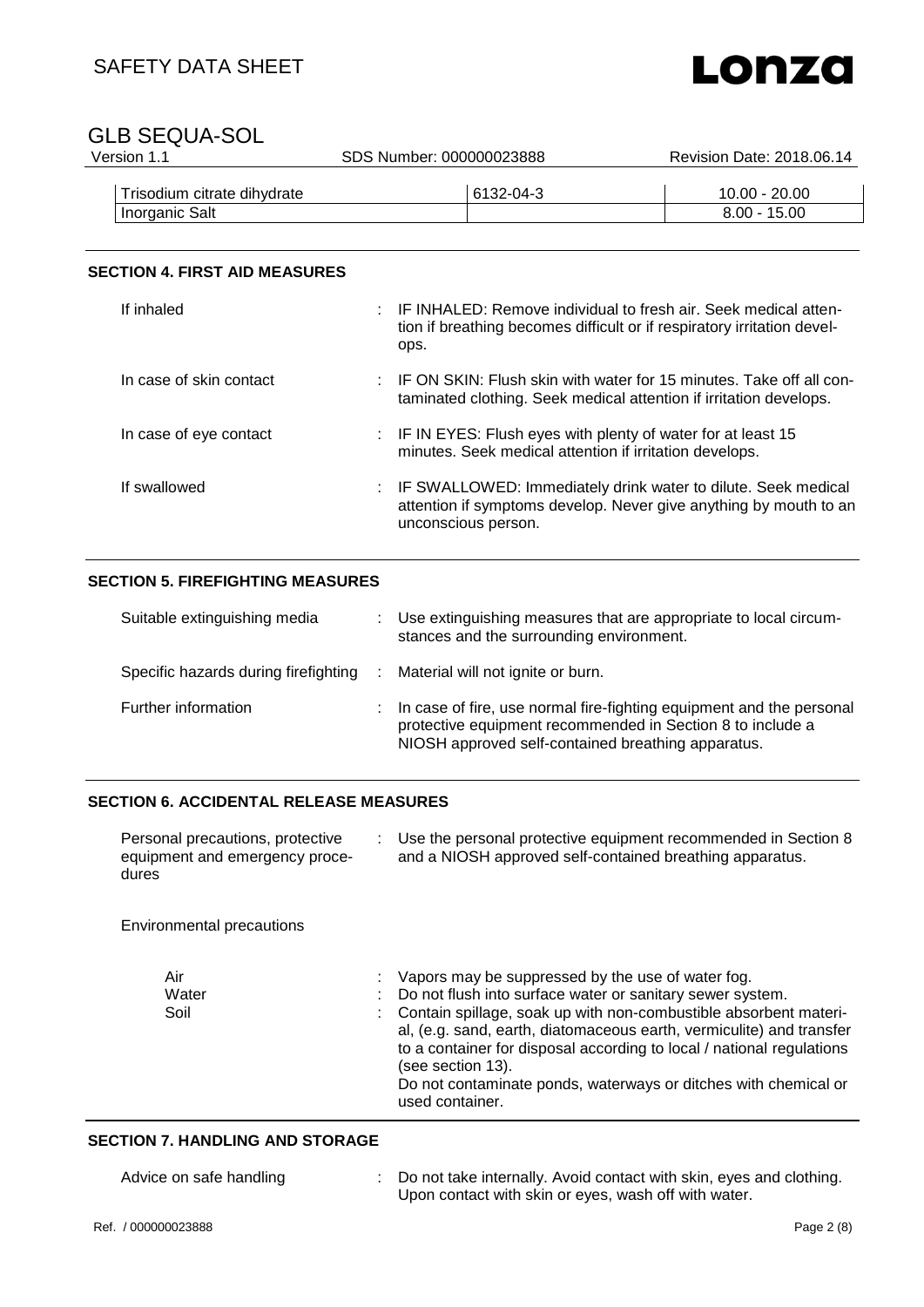# Lonza

### GLB SEQUA-SOL<br>Version 1.1 SDS Number: 000000023888 Revision Date: 2018.06.14 Avoid breathing mist or vapor. Conditions for safe storage : Store in a cool, dry and well ventilated place. Isolate from incompatible materials.

#### **SECTION 8. EXPOSURE CONTROLS/PERSONAL PROTECTION**

| <b>Components with workplace control parameters</b><br>Contains no substances with occupational exposure limit values.<br>Appropriate engineering controls |  |                                                                                                                                                 |  |
|------------------------------------------------------------------------------------------------------------------------------------------------------------|--|-------------------------------------------------------------------------------------------------------------------------------------------------|--|
| <b>Engineering measures</b>                                                                                                                                |  | : Ventilation beyond that of general exhaust is not normally re-<br>quired. No exposure limits exist for the constituents of this prod-<br>uct. |  |
| Personal protective equipment<br>Respiratory protection<br>Hand protection                                                                                 |  | No personal respiratory protective equipment normally required.                                                                                 |  |
| <b>Remarks</b>                                                                                                                                             |  | Wear impervious gloves to avoid skin contact.                                                                                                   |  |
| Eye protection                                                                                                                                             |  | Use safety glasses with side shields.                                                                                                           |  |
| Skin and body protection                                                                                                                                   |  | Impervious                                                                                                                                      |  |

#### **SECTION 9. PHYSICAL AND CHEMICAL PROPERTIES**

| Appearance                   |    | liquid                                                                         |
|------------------------------|----|--------------------------------------------------------------------------------|
| Colour                       | ÷. | clear                                                                          |
| Odour                        |    | none                                                                           |
| <b>Odour Threshold</b>       |    | no data available                                                              |
| рH                           |    | $: 5.5 - 7.0$                                                                  |
| Melting point/freezing point | ÷. | no data available                                                              |
| Boiling point/boiling range  | ÷. | no data available                                                              |
| Flash point                  | ÷. | no data available                                                              |
| Evaporation rate             | ÷. | no data available                                                              |
| Flammability (solid, gas)    | ÷  | Product is not known to be flammable, combustible, pyrophoric or<br>explosive. |
| Upper explosion limit        |    | no data available                                                              |
| Lower explosion limit        |    | no data available                                                              |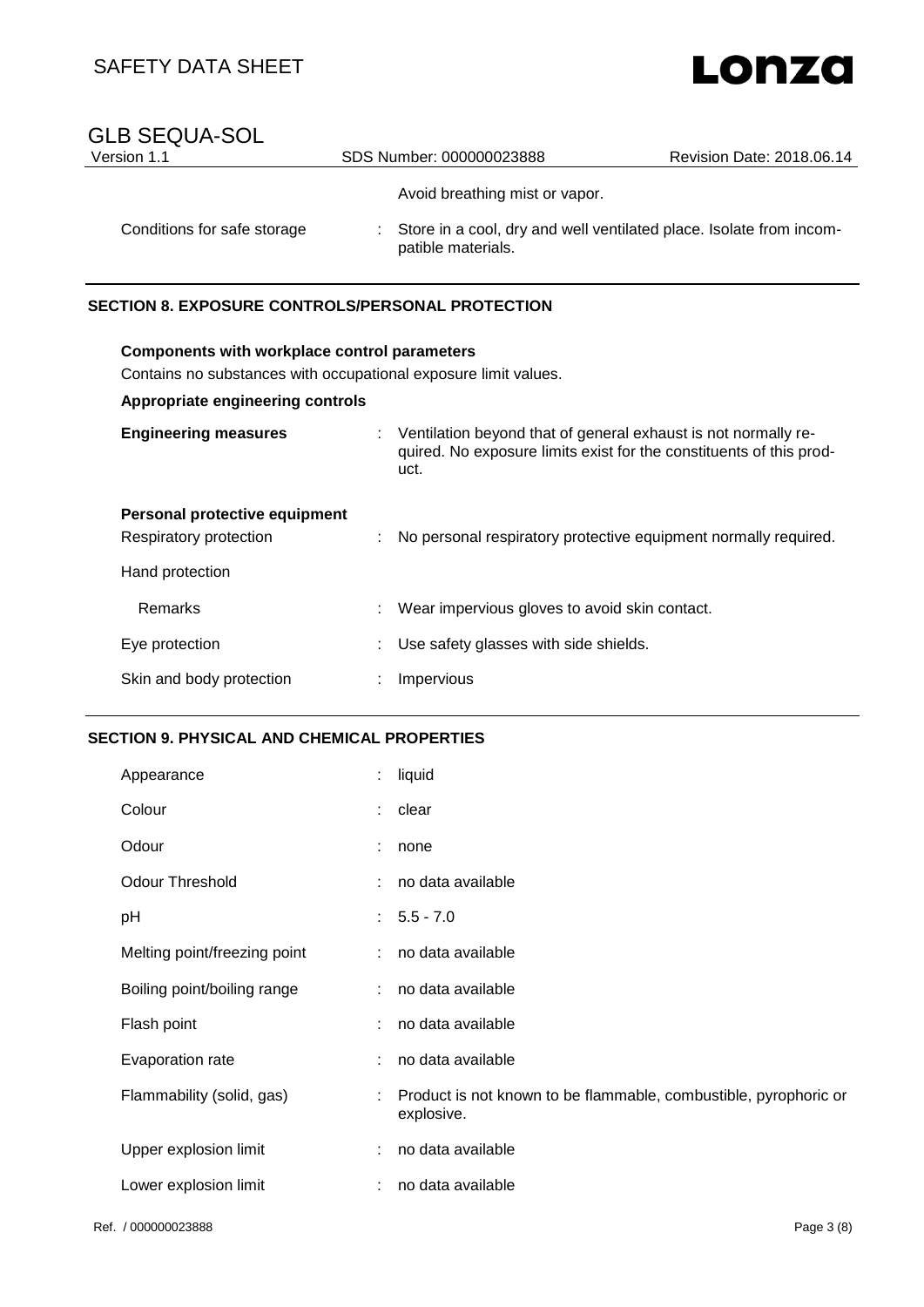# Lonza

### GLB SEQUA-SOL

| Version 1.1                                | SDS Number: 000000023888         | Revision Date: 2018.06.14 |
|--------------------------------------------|----------------------------------|---------------------------|
| Vapour pressure                            | no data available<br>÷.          |                           |
| Relative vapour density                    | no data available<br>÷.          |                           |
| Relative density                           | $\overline{\phantom{0}}$ 1<br>÷. |                           |
| Density                                    | no data available<br>÷.          |                           |
| Solubility(ies)<br>Water solubility        | soluble<br>÷.                    |                           |
| Partition coefficient: n-<br>octanol/water | no data available<br>÷.          |                           |
| Auto-ignition temperature                  | no data available<br>÷.          |                           |
| Decomposition temperature                  | no data available<br>÷.          |                           |
| Viscosity, dynamic                         | no data available                |                           |
| Viscosity, kinematic                       | no data available                |                           |
| Oxidizing properties                       | no data available                |                           |
|                                            |                                  |                           |

#### **SECTION 10. STABILITY AND REACTIVITY**

| Reactivity                            |    | : Stable under recommended storage conditions. |
|---------------------------------------|----|------------------------------------------------|
| Conditions to avoid                   |    | : High temperatures                            |
| Incompatible materials                |    | : Strong oxidizing agents                      |
| Hazardous decomposition prod-<br>ucts | ÷. | Oxides of phosphorus<br>Sodium oxides          |

#### **SECTION 11. TOXICOLOGICAL INFORMATION**

| Information on likely routes of<br>exposure | Inhalation, skin, eyes, ingestion                 |
|---------------------------------------------|---------------------------------------------------|
| <b>Acute toxicity</b>                       |                                                   |
| Acute oral toxicity (LD50)                  | Believed to be $> 5,000$ mg/kg<br>Species: Rat    |
| Acute dermal toxicity (LD50)                | Believed to be $> 2,000$ mg/kg<br>Species: Rabbit |
| <b>Skin corrosion/irritation</b>            |                                                   |
| <b>Skin irritation</b>                      | No skin irritation                                |

#### **Serious eye damage/eye irritation**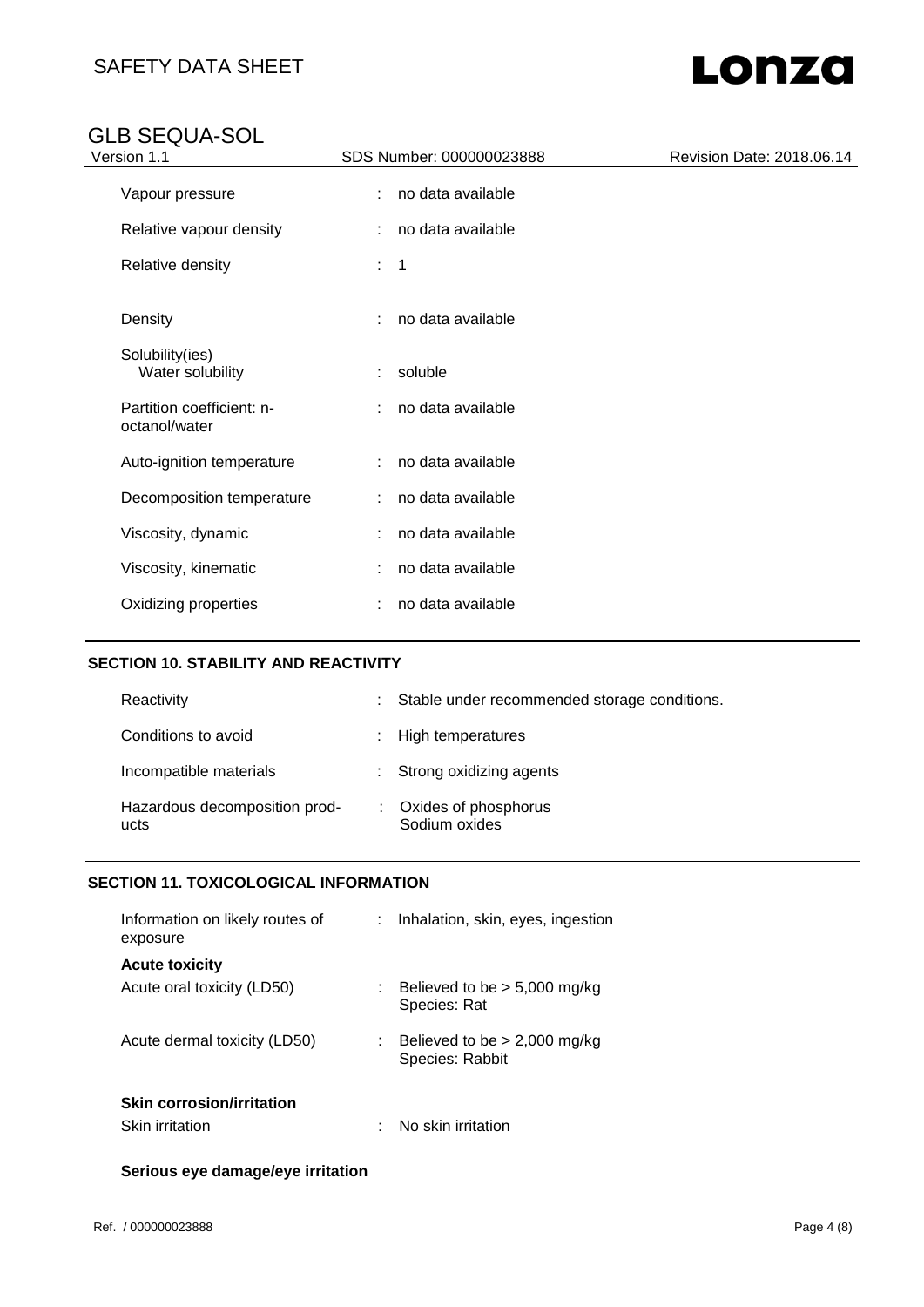### SAFETY DATA SHEET

# Lonza

| <b>GLB SEQUA-SOL</b><br>Version 1.1 | SDS Number: 000000023888  | Revision Date: 2018.06.14                                                                                                                                                        |
|-------------------------------------|---------------------------|----------------------------------------------------------------------------------------------------------------------------------------------------------------------------------|
| Eye irritation                      | ÷<br>time.                | Remarks: Contact would be expected to cause transient redness<br>if not washed out and left in the eye for an extended period of<br>Not considered to be a primary eye irritant. |
| Respiratory or skin sensitisation   |                           |                                                                                                                                                                                  |
| Sensitisation                       | respiratory sensitizer.   | Remarks: This material is not known or reported to be a skin or                                                                                                                  |
| Carcinogenicity                     |                           |                                                                                                                                                                                  |
| <b>IARC</b>                         | human carcinogen by IARC. | No component of this product present at levels greater than or<br>equal to 0.1% is identified as probable, possible or confirmed                                                 |
| <b>OSHA</b>                         |                           | No component of this product present at levels greater than or<br>equal to 0.1% is on OSHA's list of regulated carcinogens.                                                      |
| <b>NTP</b>                          | by NTP.                   | No component of this product present at levels greater than or<br>equal to 0.1% is identified as a known or anticipated carcinogen                                               |
| <b>ACGIH</b>                        | gen by ACGIH.             | No component of this product present at levels greater than or<br>equal to 0.1% is identified as a carcinogen or potential carcino-                                              |
| <b>Further information</b>          |                           |                                                                                                                                                                                  |
| Remarks: no data available          |                           |                                                                                                                                                                                  |

#### **SECTION 12. ECOLOGICAL INFORMATION**

| <b>Ecotoxicity</b>                                    |                                                                                                                                                                                                                                                                                                             |
|-------------------------------------------------------|-------------------------------------------------------------------------------------------------------------------------------------------------------------------------------------------------------------------------------------------------------------------------------------------------------------|
| no data available                                     |                                                                                                                                                                                                                                                                                                             |
| Persistence and degradability                         |                                                                                                                                                                                                                                                                                                             |
| no data available<br><b>Bioaccumulative potential</b> |                                                                                                                                                                                                                                                                                                             |
| no data available                                     |                                                                                                                                                                                                                                                                                                             |
| <b>Mobility in soil</b>                               |                                                                                                                                                                                                                                                                                                             |
| no data available                                     |                                                                                                                                                                                                                                                                                                             |
| Other adverse effects                                 |                                                                                                                                                                                                                                                                                                             |
| Ozone-Depletion Potential                             | Regulation: US. EPA Clean Air Act (CAA) Section 602 Ozone-<br>Depleting Substances (40 CFR 82, Subpt. A, App A & B)<br>Remarks: This product neither contains, nor was manufactured<br>with a Class I or Class II ODS as defined by the U.S. Clean Air Act<br>Section 602 (40 CFR 82, Subpt. A, App.A + B). |
| Additional ecological information                     | No aquatic toxicity data is available for this product.                                                                                                                                                                                                                                                     |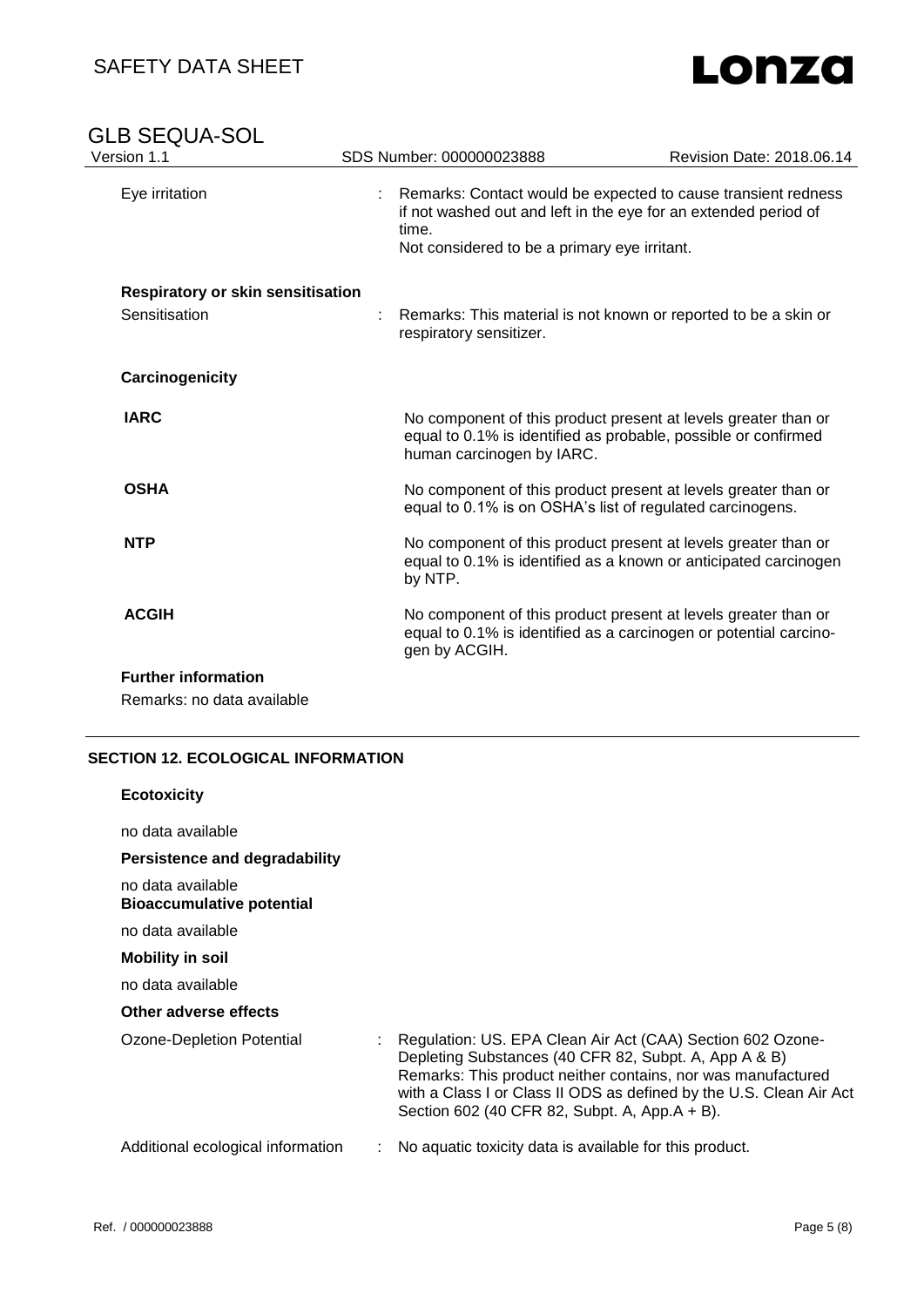SDS Number: 000000023888 Revision Date: 2018.06.14

#### **SECTION 13. DISPOSAL CONSIDERATIONS**

#### **Disposal methods**

Waste from residues : If this product becomes a waste, it will be a nonhazardous waste. As a nonhazardous waste, it should be disposed of in accordance with local, state and federal regulations.

#### **SECTION 14. TRANSPORT INFORMATION**

| <b>IATA</b> |                                                                                                                                   | Not dangerous goods                                                                          |
|-------------|-----------------------------------------------------------------------------------------------------------------------------------|----------------------------------------------------------------------------------------------|
|             | UN number<br>Proper shipping name<br><b>Transport hazard class</b><br><b>Packing group</b><br><b>Environmental hazards</b>        | Not applicable<br>Not applicable<br>Not applicable<br>Not applicable<br>no                   |
| <b>IMDG</b> |                                                                                                                                   | Not dangerous goods                                                                          |
|             | UN number<br>Proper shipping name<br><b>Transport hazard class</b><br><b>Packing group</b><br><b>Environmental hazards</b>        | Not applicable<br>Not applicable<br>Not applicable<br>Not applicable<br>Marine pollutant: no |
| <b>ADR</b>  |                                                                                                                                   | Not dangerous goods                                                                          |
|             | <b>UN number</b><br>Proper shipping name<br><b>Transport hazard class</b><br><b>Packing group</b><br><b>Environmental hazards</b> | Not applicable<br>Not applicable<br>Not applicable<br>Not applicable<br>no                   |
| <b>RID</b>  |                                                                                                                                   | Not dangerous goods                                                                          |
|             | <b>UN number</b><br>Proper shipping name<br><b>Transport hazard class</b><br><b>Packing group</b><br><b>Environmental hazards</b> | Not applicable<br>Not applicable<br>Not applicable<br>Not applicable<br>no                   |
| DOT         |                                                                                                                                   | Not dangerous goods                                                                          |
|             | UN number<br>Proper shipping name<br><b>Transport hazard class</b><br><b>Packing group</b><br><b>Environmental hazards</b>        | Not applicable<br>Not applicable<br>Not applicable<br>Not applicable<br>no                   |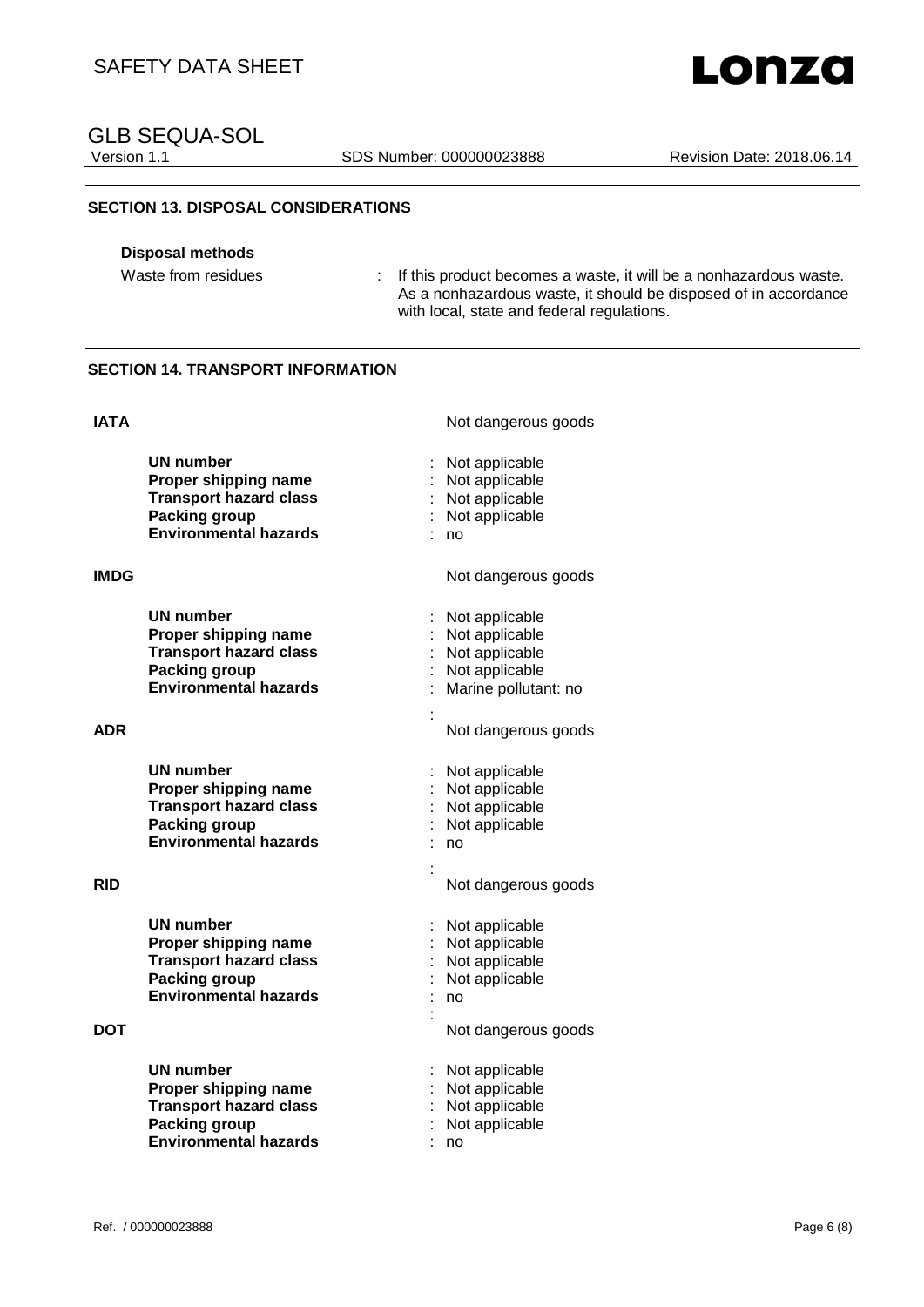#### GLB SEQUA-SOL

| Version 1.1 |                                                                                                                            | SDS Number: 000000023888                                                               | Revision Date: 2018.06.14 |
|-------------|----------------------------------------------------------------------------------------------------------------------------|----------------------------------------------------------------------------------------|---------------------------|
| <b>TDG</b>  |                                                                                                                            | Not dangerous goods                                                                    |                           |
|             | <b>UN number</b><br>Proper shipping name<br><b>Transport hazard class</b><br>Packing group<br><b>Environmental hazards</b> | : Not applicable<br>Not applicable<br>: Not applicable<br>: Not applicable<br>÷.<br>no |                           |
|             | Special precautions for user                                                                                               | : none                                                                                 |                           |
|             | Transport in bulk according to An-<br>nex II of MARPOL 73/78 and the IBC<br>Code                                           | : Not applicable                                                                       |                           |

#### **SECTION 15. REGULATORY INFORMATION**

#### **EPCRA - Emergency Planning and Community Right-to-Know Act**

#### **CERCLA Reportable Quantity**

This material does not contain any components with a CERCLA RQ.

#### **SARA 304 Extremely Hazardous Substances Reportable Quantity**

This material does not contain any components with a section 304 EHS RQ.

#### **SARA 311/312 Hazards**

See above: SECTION 2. Hazard Identification-GHS Classification

#### **SARA 302**

No chemicals in this material are subject to the reporting requirements of SARA Title III, Section 302.

#### **SARA 313**

This material does not contain any chemical components with known CAS numbers that exceed the threshold (De Minimis) reporting levels established by SARA Title III, Section 313.

#### **Clean Air Act**

This product does not contain any hazardous air pollutants (HAP), as defined by the U.S. Clean Air Act Section 112 (40 CFR 61).

This product does not contain any chemicals listed under the U.S. Clean Air Act Section 112(r) for Accidental Release Prevention (40 CFR 68.130, Subpart F).

This product does not contain any chemicals listed under the U.S. Clean Air Act Section 111 SOCMI Intermediate or Final VOC's (40 CFR 60.489).

#### **Clean Water Act**